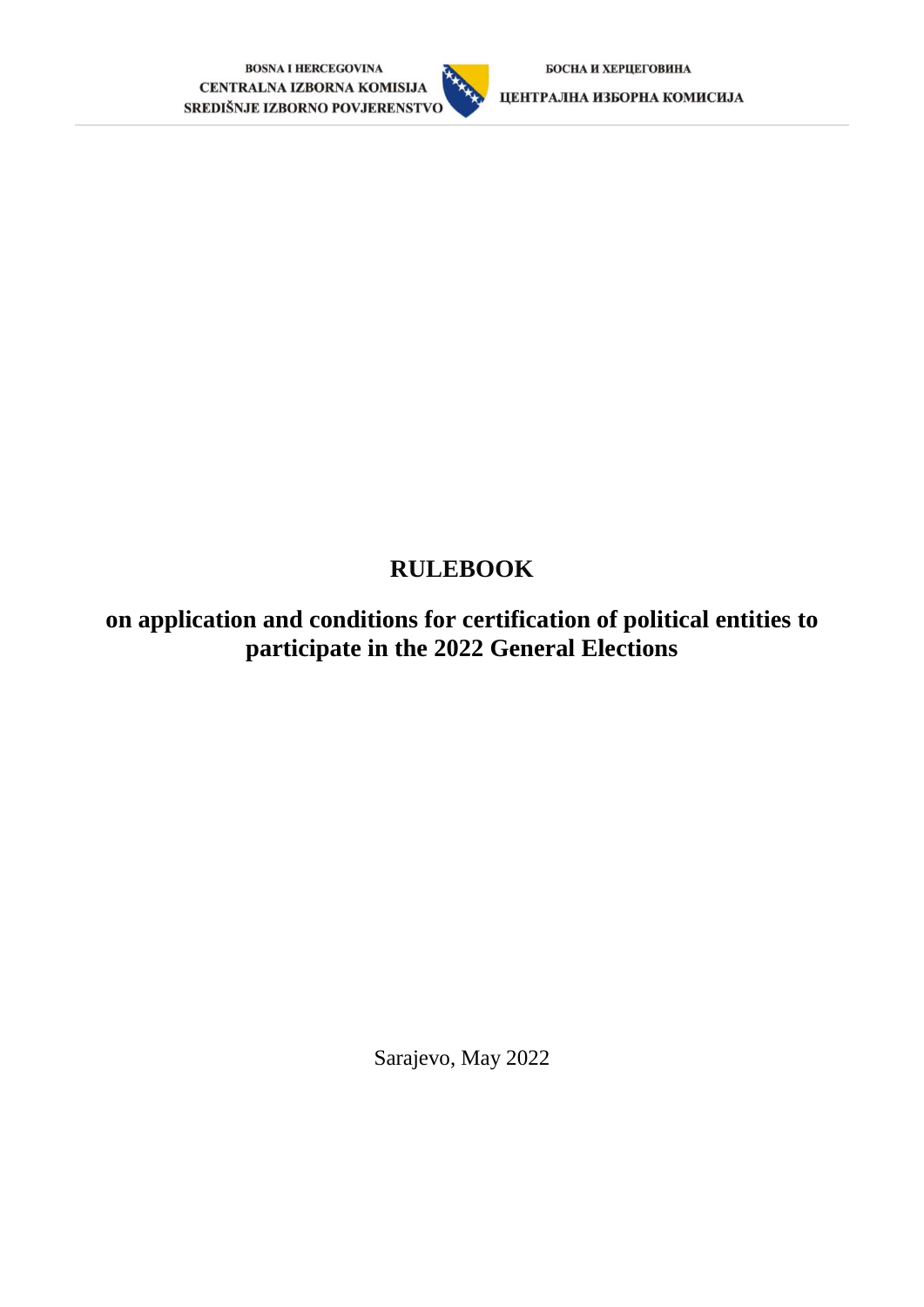Pursuant to Article 2.9, paragraph (1), item 2 and in conjunction with Article 4.4, 4.5, paragraph (2), 4.10, 4.11, 4.12, 4.13, 4.15, 4.19 and 4.22, paragraph (1) and 4.24 of the Election Law of Bosnia and Herzegovina (Official Gazette of BiH, no. 23/01, 7/02, 9/02, 20/02, 25/02, 4/04, 20/04, 25/05, 52/05, 65/05, 77/05, 11/06, 24/06, 32/07, 33/08, 37/08, 32/10, 18/13, 7/14, 31/16 and 41/20) the Central Election Commission of Bosnia and Herzegovina, at its  $17<sup>th</sup>$  session held on May 4, 2022 adopted

# **RULEBOOK**

# **on certification and conditions for certification of political entities to participate in the 2022 General Elections**

# **Article 1**

#### **(Scope)**

The Rulebook on application and conditions for certification of political entities to participate in the 2022 General Elections (hereinafter: the Rulebook) shall regulate the modalities for submitting the certification application form and conditions for certification of political entities, the modalities for submitting signatures of support and conditions for exemption from the obligation to collect signatures of support, as well as the modalities for verification and confirmation of signatures of support, the amount of certification tax filed together with the application for certification of political entities and certification application forms, including the design and the contents of the candidates' lists and prescribed statements to participate in the 2022 General Elections.

#### **Article 2**

#### **(Modalities for submitting the certification application forms and communication between the BiH CEC and the parties to the proceeding - Article 4.4 paragraph (1), Article 4.10, Article 4.12, Article 4.15, Article 4.19, paragraph (4) and Article 4.24 of the BiH Election Law)**

(1) Applications for certification of political entities, as well as candidates' applications and candidates' lists shall be submitted on the forms referred to in Article 11 of this Rulebook. Applications shall be submitted directly to the Central Election Commission of Bosnia and Herzegovina (hereinafter: the BiH Central Election Commission), within the prescribed deadline.

(2) The distribution of candidates of underrepresented gender on the candidates' lists shall be performed according to the Instruction which is an integral part of this Rulebook.

(3) The communication between the BiH Central Election Commission and political entities in the election period shall be done:

- a) directly at the main office,
- b) via e-mail;
- c) through the website of the BiH Central Election Commission [www.izbori.ba,](http://www.izbori.ba/)
- d) by fax,
- e) by phone.

(4) The election commission shall disclose detailed information on the method of operations, means of communication with political entities and the working hours.

(5) Political entities shall list the address of the registered office, telephone number, fax number and email address in the certification application form.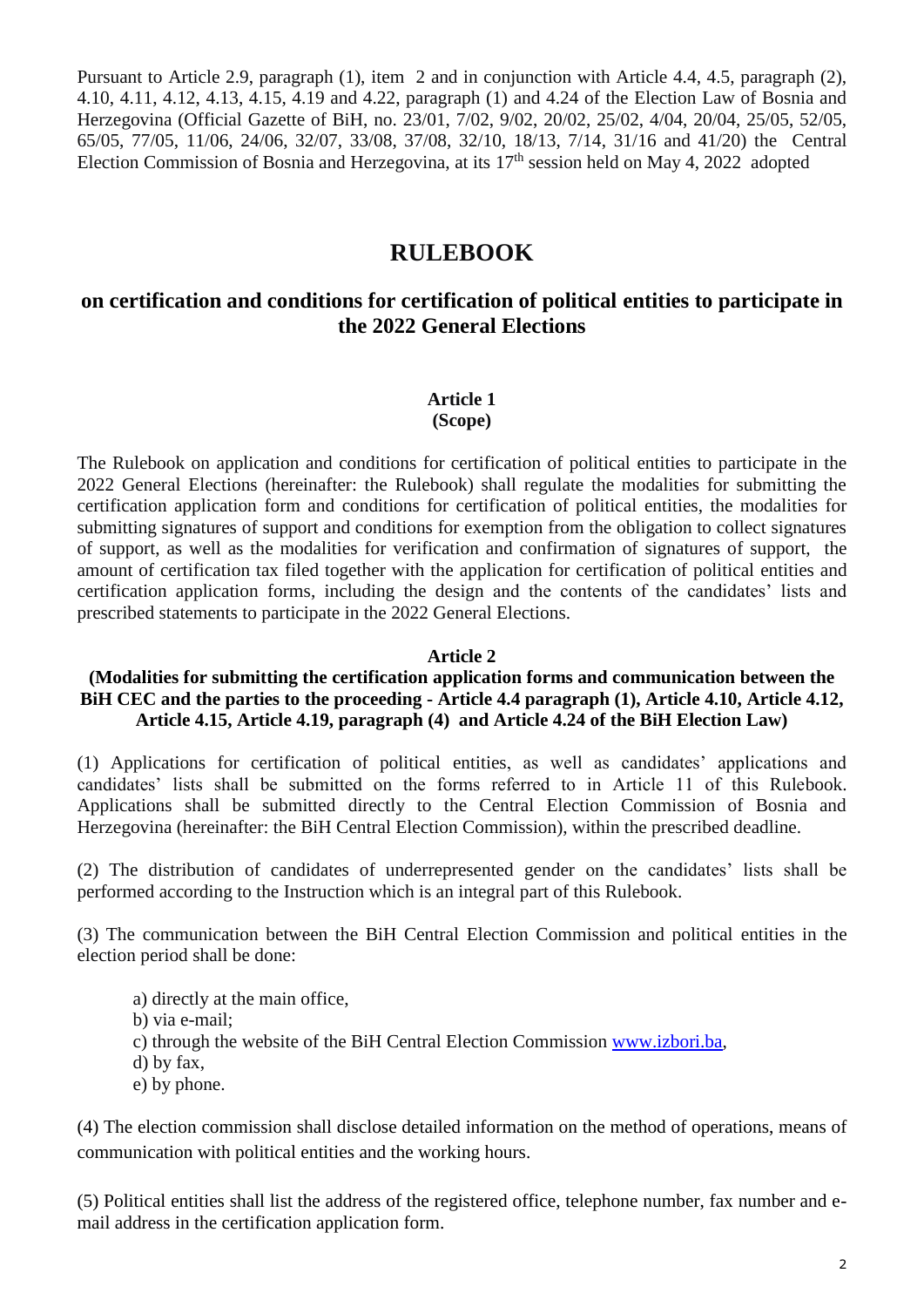#### **Article 3 (Conditions for certification - Article 1.6, Article 1.13, Article 4.3 and Article 15.1 of the BiH Election Law)**

(1) In addition to signatures of support referred to in Article 4.4 of the BiH Election Law the political parties and independent candidates shall submit the following documents along with the application for participation in the 2022 General Elections:

- a) Decision on entry in the register with the competent authority; if the decision is older than 60 days, it shall be accompanied by an excerpt from the court register that is not older than 60 days, in accordance with Article 4.3 of the BiH Election Law (submitted only by political parties);
- b) statement as specified under articles 1.6 and 1.13 of the BiH Election Law signed by the president of a political entity, whose authenticity is certified by the competent body. This statement can be signed by the president of the political entity at the premises of the BiH Central Election Commission in presence of an authorized officer of the BiH Central Election Commission. If the statement is signed in the premises of the BiH Central Election Commission the authorized officer shall verify identity of the president of the political entity based on her/his valid personal document referred to in Article 5.12, paragraph (4) of the BiH Election Law;
- c) proof of payment of the certification tax in accordance with Article 4 of this Rulebook;
- d) a financial statement covering a period of three (3) months prior to the submission of the application, in accordance with Article 15.1 of the BiH Election Law
- e) certified statement that there are no outstanding unpaid fines resulting from final and binding decisions rendered by the Central Election Commission of BiH, except in cases where fines are paid in instalments, in line with a decision of the Central Election Commission of BiH, and
- f) number of the account used for campaign financing.

#### **Article 4 (Certification fee amount – Article 4.16 paragraph (1) of the BiH Election Law)**

(1) Certification fee for a political entity to participate in the 2022 General Elections shall be determined in the amount as follows:

- a) Political parties:
	- 1) 25.000 KM for Bosnia and Herzegovina Presidency elections;
	- 2) 25.000 KM for elections of members to the House of Representatives in the Parliamentary Assembly of Bosnia and Herzegovina;
	- 3) 18.000 KM for elections of members to the House of Representatives in the Parliamentary Assembly of the Federation of Bosnia and Herzegovina, president of Republika Srpska and members to the Republika Srpska National Assembly, and
	- 4) 13.000 KM for elections of members to the cantonal assemblies in the Federation of Bosnia and Herzegovina;
- b) Independent candidates:
	- 1) 13.000 KM for Bosnia and Herzegovina Presidency elections;
	- 2) 13.000 KM for elections of members to the House of Representatives in the Parliamentary Assembly of Bosnia and Herzegovina;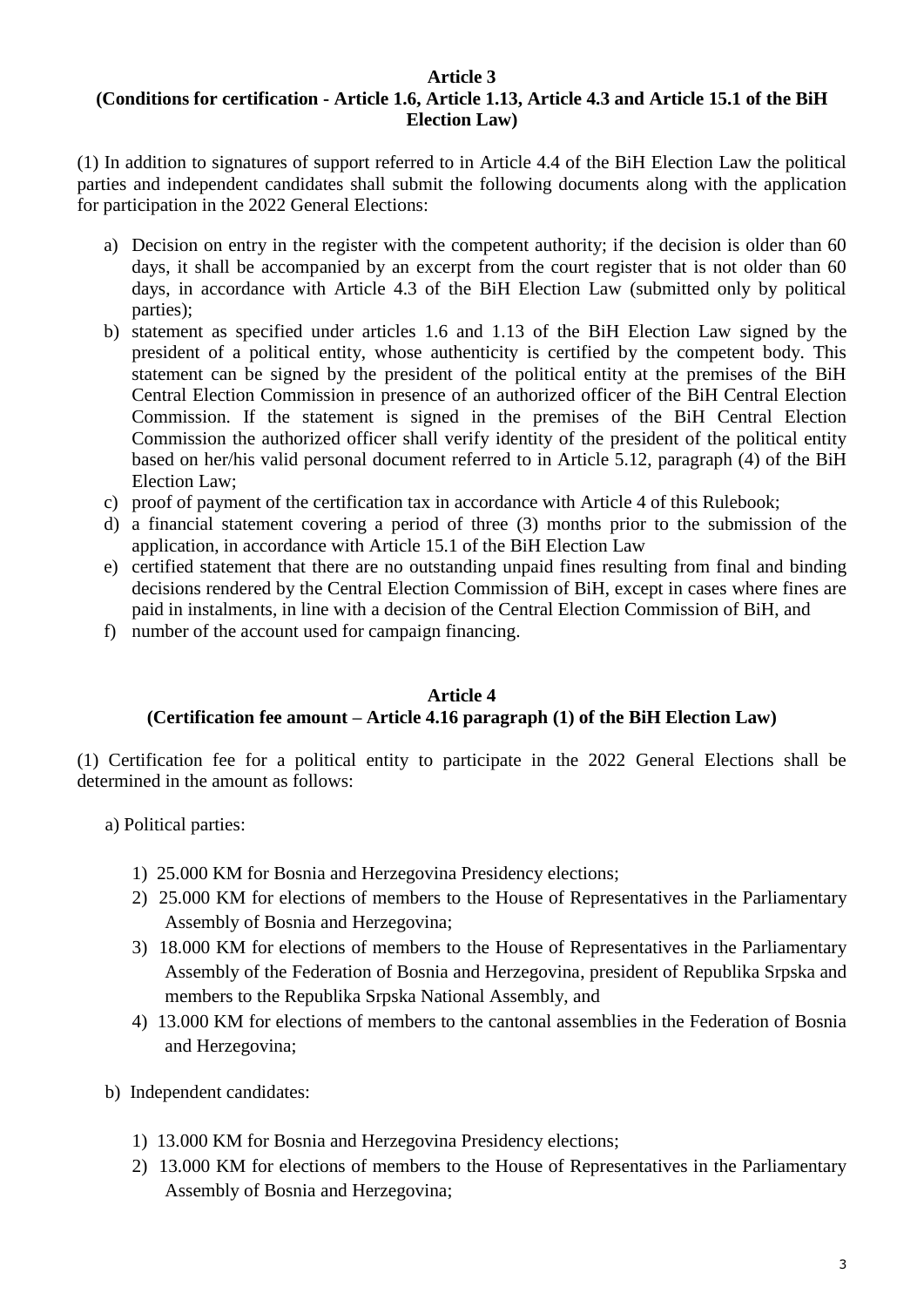- 3) 9.000 KM for elections of members to the House of Representatives in the Parliamentary Assembly of the Federation of Bosnia and Herzegovina, president of Republika Srpska and members to the Republika Srpska National Assembly, and
- 4) 7.000 KM for elections of members to the cantonal assemblies in the Federation of Bosnia and Herzegovina;

(2) Political parties and independent candidates shall pay the amount of the certification fee referred to in paragraph (1) of this Article from their transaction account which will be used solely for the election campaigning purposes during the 2022 General Elections, to account JRT number: 0000030000000145 with the Central Bank of BiH, purpose of payment: payment of the certification fee to the sub-account of the Central Election Commission of BiH number 37111614.

(3) Political parties shall not pay the amount of the certification fee individually for each level of authority, but the paid amount of the certification fee for a higher authority shall also be valid for lower levels of authority, except in the case of candidacy for election of members of the Presidency of Bosnia and Herzegovina.

(4) The paid amount of the certification fee shall be refunded in the manner determined by Article 4.16 of the Election Law of Bosnia and Herzegovina.

(5) The Central Election Commission of BiH shall initiate the procedure of refunding money with the competent body within 15 days from the day of publishing the election results in the official gazettes in Bosnia and Herzegovina.

(6) Funds that are not refunded to political entities on the grounds specified in this Article shall become the revenue of the budget of the institutions of Bosnia and Herzegovina and the international obligations of Bosnia and Herzegovina**.**

### **Article 5**

### **(The modalities for submission of signatures of support – Article 4.4 paragraphs (2), (3), (4) and (5) of the BiH Election Law)**

(1) Signatures of support of voters who are supporting application of a political party or an independent candidate (hereinafter: signatures of support) shall be collected on a form that is integral part of this Rulebook.

(2) The form must contain information on the person responsible for collecting signatures of support, who is obliged to take into account that the voter's signature must match the signature on the identification document, as prescribed by Article 5.13 paragraph (2) of the BiH Election Law.

### **Article 6 (Collecting signatures of support – Article 4.4 of the BiH Election Law)**

(1) A political party and an independent candidate shall collect signatures of support for the election of members of the Presidency of Bosnia and Herzegovina (Article 4.4 paragraph (5), item 1 of the BiH Election Law).

(2) A political party, i.e. a party in a coalition that has an elected member of the Presidency of Bosnia and Herzegovina, shall not be exempted from collecting signatures of support for any body of authority for which it is applying.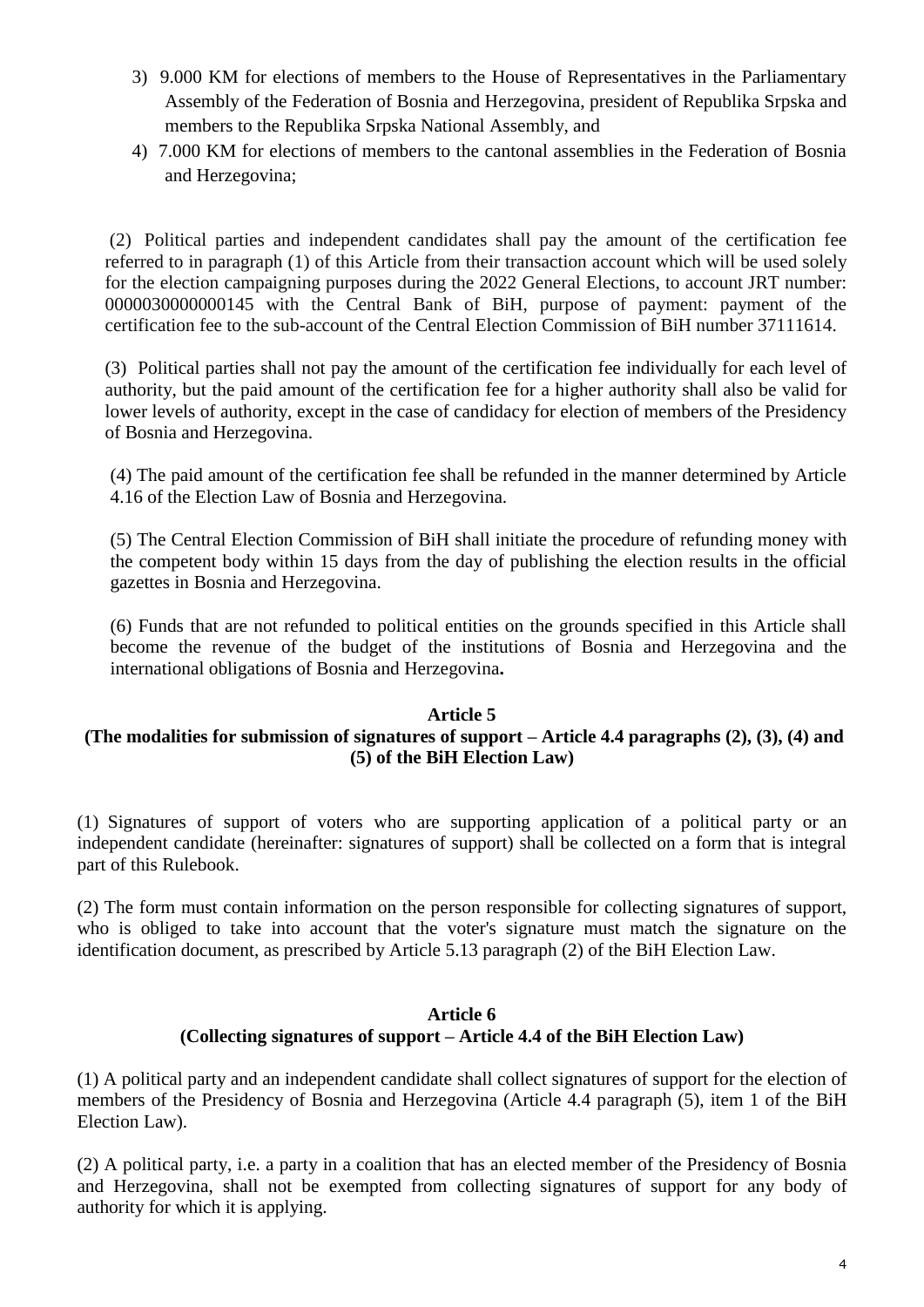(3) Signatures of support collected for the election of members of the Presidency of Bosnia and Herzegovina shall not release the political party from the obligation to collect signatures of support for the election of member to the House of Representatives of the Parliamentary Assembly of Bosnia and Herzegovina, members to the House of Representatives of the Parliament of the Federation of Bosnia and Herzegovina, members to the National Assembly of Republika Srpska, president and vicepresident of Republika Srpska and members to cantonal assemblies;

(4) A political party that collects signatures of support for the election of members to the House of Representatives of the Parliamentary Assembly of Bosnia and Herzegovina shall not be obliged to collect signatures of support for the election of members to the House of Representatives of the Federation of Bosnia and Herzegovina, for the election of members to the National Assembly of Republika Srpska, the President and Vice-President of Republika Srpska and members to the cantonal assemblies.

(5) Signatures of support collected for the election of members to the House of Representatives of the Parliament of the Federation of Bosnia and Herzegovina shall not release the political party from the obligation to collect signatures of support for the National Assembly of Republika Srpska and vice versa.

(6) A political party that collects signatures for the election of the President and Vice President of Republika Srpska shall not be obligated to collect signatures in support of the election of members to the National Assembly of Republika Srpska and vice versa.

(7) A political party that collects signatures of support for the election of members to the House of Representatives of the Parliament of the Federation of Bosnia and Herzegovina shall not be obliged to collect signatures of support for the election of members to the cantonal assemblies.

(8) Signatures of support to the election of members to the cantonal assembly are collected individually for each cantonal assembly.

(9) After the last collected signature of support, the person in charge of collecting signatures must enter the total number of signatures on that page and sign each page of the form. If the data on the person who collected the signatures of support are not entered, the signatures on that page shall be rejected.

### **Article 7**

## **(Exemption from the obligation to collect signatures of support – Article 4.5 paragraph (2) of the BiH Election Law)**

- (1) A political party holding a mandate of:
	- a) A member in the House of Representatives of the Parliamentary Assembly of Bosnia and Herzegovina, shall be released from the obligation to collect signatures in support of the election of members to the House of Representatives of the Parliamentary Assembly of Bosnia and Herzegovina in any constituency, the House of Representatives of the Parliament of the Federation of Bosnia and Herzegovina, members to the National Assembly of Republika Srpska, president and vice-president of Republika Srpska and members to cantonal assemblies;
	- b) A member in the House of Representatives of the Parliament of the Federation of Bosnia and Herzegovina, shall be released from the obligation to collect signatures in support of the election of members to the House of Representatives of the Parliament of the Federation of Bosnia and Herzegovina and members to the cantonal assemblies,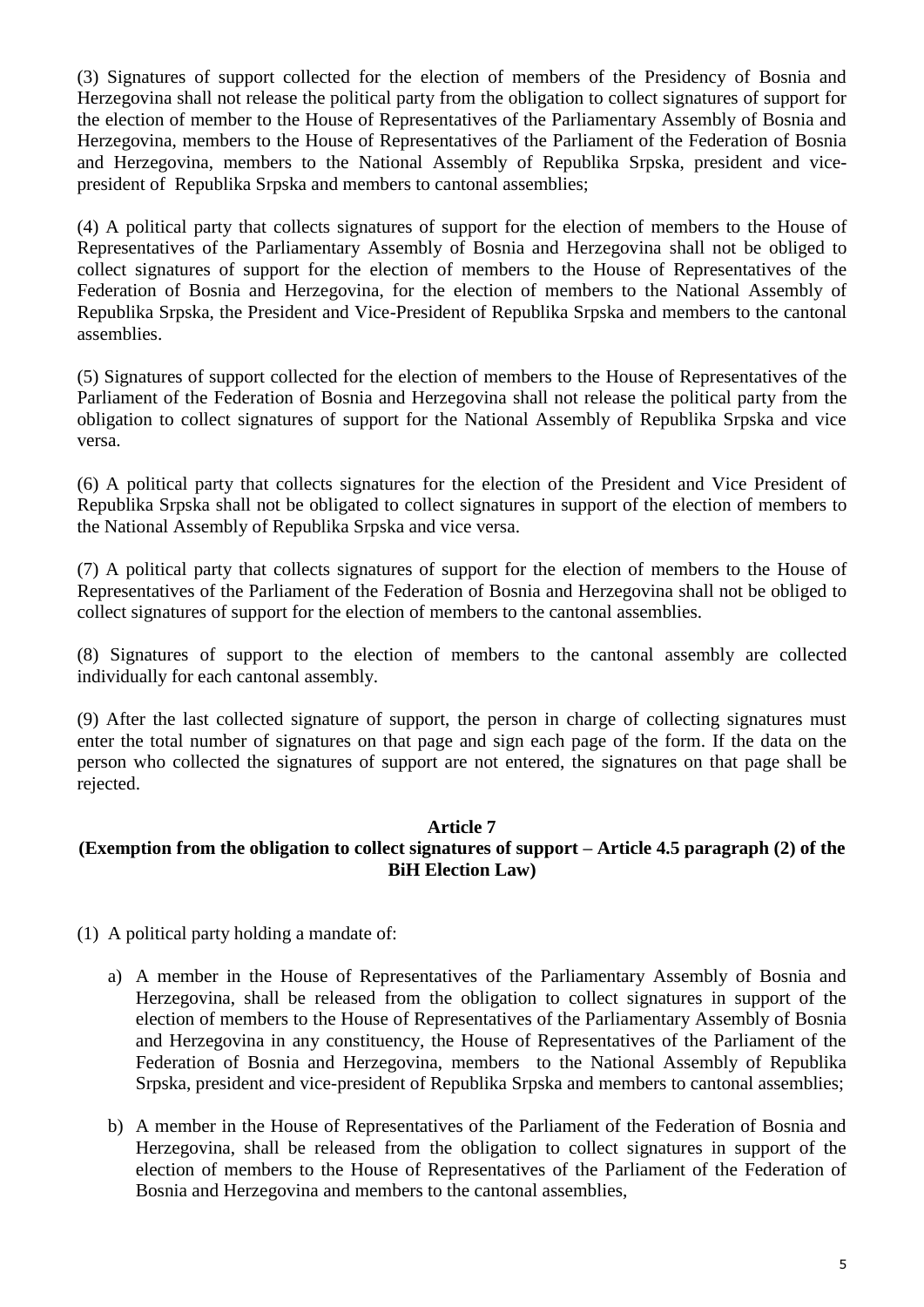c) A member in the National Assembly of Republika Srpska shall be released from the obligation to collect signatures of support for the election of members to the National Assembly of Republika Srpska and the President and Vice-President of Republika Srpska and vice versa, a political party with the mandate of the President and Vice-President of Republika Srpska shall be released from the obligation to collect signatures in support of the election of the President and Vice-President of Republika Srpska and the election of members to the National Assembly.

d) A member in the cantonal assembly, shall be released of the obligation to collect signatures of support just for that cantonal assembly.

(2) The mandate of the deputy to the House of Peoples of the Parliamentary Assembly of Bosnia and Herzegovina, the House of Peoples of the Parliament of the Federation of Bosnia and Herzegovina and the Council of Peoples of Republika Srpska shall not release the political entity from the obligation to collect signatures of support for any of the bodies of authority.

#### **Article 8 (Coalition as a mandate holder - Article 4.13 and Article 4.15 of the BiH Election Law)**

If a coalition won a mandate at the 2018 General Elections, the each political party, member of that coalition, shall be considered as a winner of the mandate and shall be exempt from the obligation to collect signatures of support.

#### **Article 9**

## **(Modalities for verification of signatures of support – Article 4.11 of the BiH Election Law)**

(1) Verification of the signatures of support referred to in Article 4.4, paragraph (5) of the BiH Election Law shall be performed by the method of statistical sampling. The size of the statistical sample is 10% (ten percent) of the total number of signatures of support submitted.

(2) A political party or independent candidate found to have submitted a smaller number of signatures of support than the number required by Article 4.4 paragraph (5) of the BiH Election Law shall not meet the certification requirement, and the verification of signatures of support shall be performed only for those bodies for which a sufficient number of signatures of support has been submitted.

(3) A certain sample of signatures of support shall be marked for political parties and independent candidates who meet the condition referred to in paragraph (2) of this Article, and it shall be verified, taking into account that the sample is evenly distributed among the submitted signatures of support. The BiH Central Election Commission shall form a database for verification that shall contain: the name of the political party or independent candidate, the name and last name of the signatory and the national identification number of the signatory.

(4) The first verification round shall determine if the voters have given their signature to two or more political parties or independent candidates. If such cases are identified, the signature shall be considered invalid for all political parties or independent candidates to whom it was given.

(5) Signatures of support shall be verified by comparing the entered data referred to in paragraph (3) of this Article and data from the Central Voters' Register (data on national identification number and the constituency for which the voter has the right to vote), as follows:

a) Signatures of voter support for the election of members of the Presidency of Bosnia and Herzegovina or the House of Representatives of the Parliamentary Assembly of Bosnia and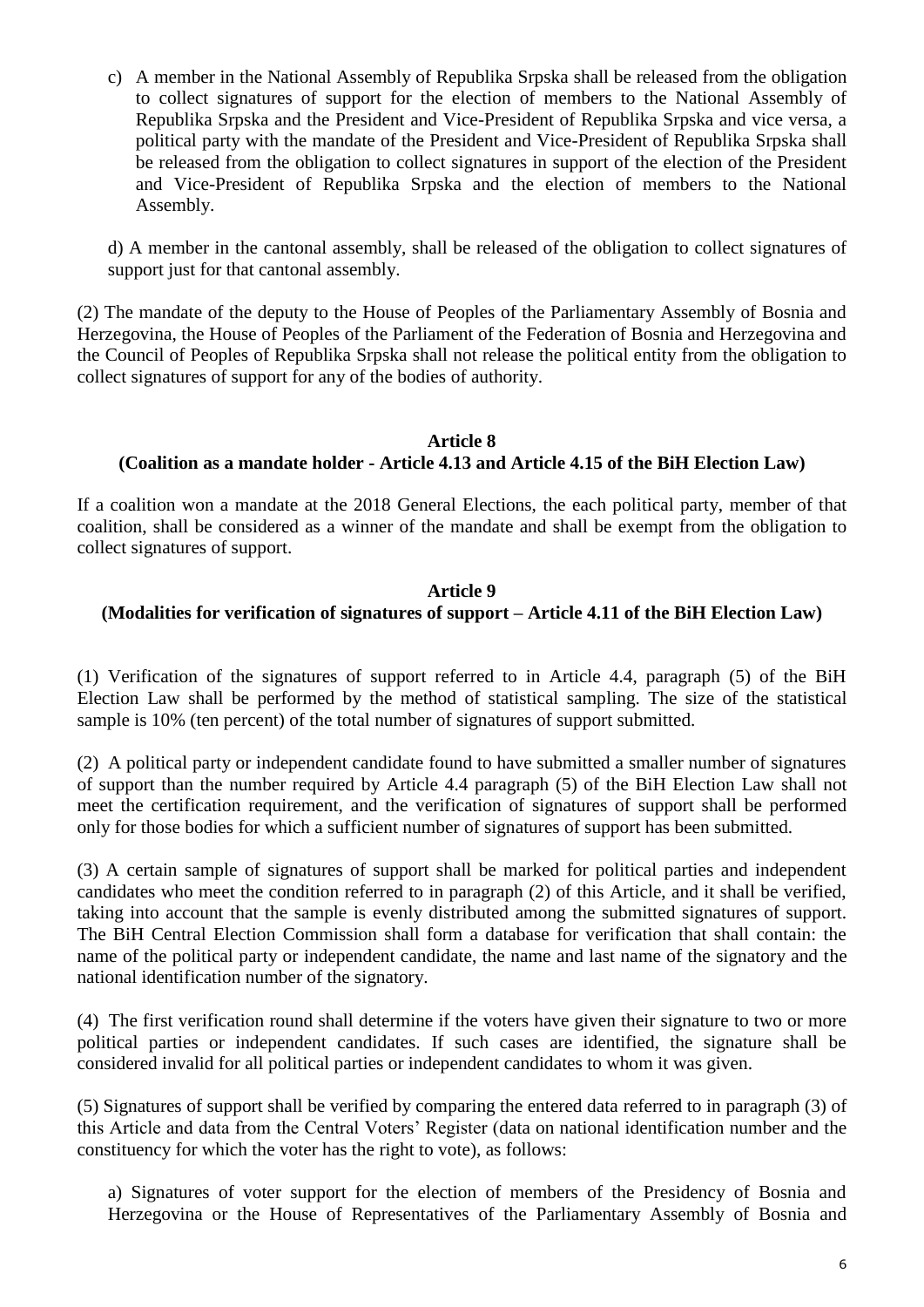Herzegovina shall be verified by checking if the voter who gave the signature of support is entered in the Central Voters' Register;

b) Signatures of voter support for the election of a member of the House of Representatives of the Parliament of the Federation of Bosnia and Herzegovina shall be verified by checking if the voter, who gave the signature of support, is registered in the Central Voters' Register in one of the multimember constituencies for the House of Representatives of the Federation of Bosnia and Herzegovina;

c) Voters' signatures of support for the election of members to the National Assembly of Republika Srpska shall be verified by checking if the voter, who gave the signature of support, is registered in the Central Voters' Register for voting in one of the multi-member constituencies for the National Assembly of Republika Srpska, namely for the election of the president and vicepresident of Republika Srpska if the voter, who gave the signature of support, is registered in the Central Voters' Register for voting in Republika Srpska;

d) Signatures of support of voters for the election of members to the cantonal assembly shall be verified by checking if the voter, who gave the signature of support, is registered in the Central Voters' Register for voting for that cantonal assembly.

(6) Signatures of support submitted by an independent candidate shall be verified by checking if voter, who gave the signature of support, is registered to vote in the constituency, i.e. in a multi-member constituency or to vote for the cantonal assembly for which the independent candidate is running.

(7) The signature shall be found invalid if it was determined that signatures of support had been given by a person who is not registered in the Central Voters' Register as a voter in accordance with paragraph (5), i.e. in the case of an independent candidate referred to in paragraph (6) of this Article or in case in that signature of support is not in accordance with the provision of Article 5.13 paragraph (2) of the BiH Election Law.

(8) After verification and the percentage of valid signatures obtained on the statistical sample, the latter will be applied to the total number of submitted signatures of support.

(9) If the number of accepted original signatures is equal to or greater than the number of original signatures of support required under the provisions of Article 4.4, paragraph (5) of the BiH Election Law, the BiH Central Election Commission shall accept and confirm signatures of support of a political party or an independent candidate.

(10) If the number of accepted original signatures of support based on the entered statistical sample is less than the number of signatures of support required by the provision of Article 4.4 paragraph (5) of the BiH Election Law, the BiH Central Election Commission shall enter all submitted signatures of support and verify validity of all submitted signatures of support.

(11) If, even after the procedure set forth in paragraph (8) of this Article, it is determined that a political party or an independent candidate do not have a sufficient number of signatures of support set forth in Article 4.4 paragraph (5) of the BiH Election Law, the political party or the independent candidate shall be obligated to remove the irregularity no later than two days following the day of the receipt of the BiH Central Election Commission's notification.

(12) A political party or an independent candidate that failed to supplement the number of missing signatures of support within the period specified in paragraph (11) of this Article or the amended number of signatures of support after the verification is less than the determined number prescribed by Article 4.4 paragraph (5) of the BiH Election Law shall not be certified to participate in the elections, i.e. they can be certified for a body for which a sufficient number of valid signatures of support have been submitted.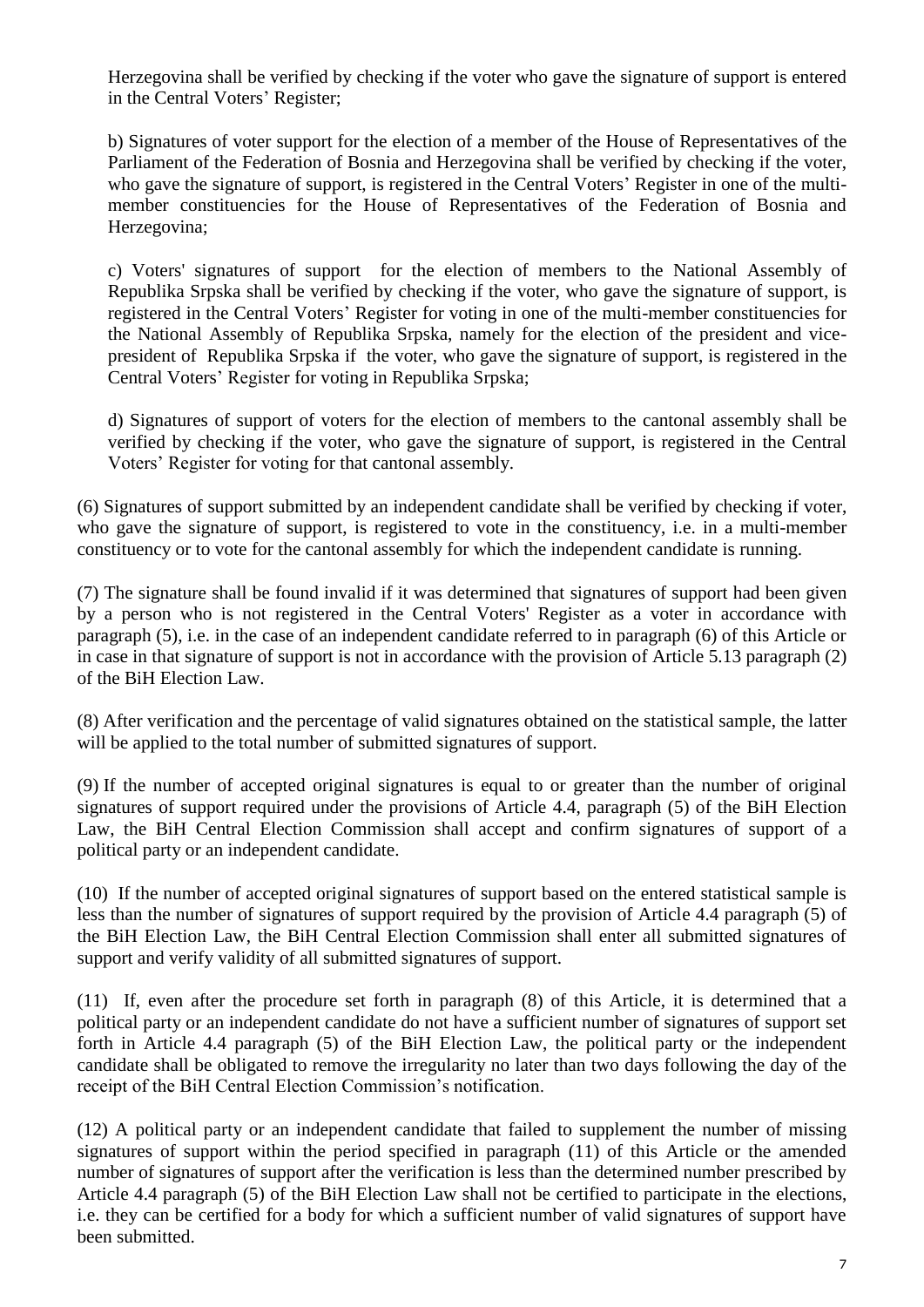#### **Article 10 (Determining a code – Article 4.22, paragraph (1) of the BiH Election Law)**

Aimed at keeping the records on applications filed by political entities to participate in the elections, the BiH Central Election Commission shall determine special codes for the purpose of information and statistical processing of the data for the political entities that file an application for certification to participate in the 2022 General Elections.

# **Article 11**

## **(Annexes)**

**(**1) The integral parts of this Rulebook are:

- a) Application form for certification of political entities (political parties, independent candidates, coalitions, lists of independent candidates);
- b) Form for collection of signatures of support;
- c) Forms for registration of candidates' lists and candidates, and
- d) Table of gender representation on candidates' lists instructions on the distribution of candidates of underrepresented gender on candidates' lists.

(2) Application forms for certification and forms for collecting signatures of support referred to in paragraph (1), items a), b) and c) of this Article shall be available at the BiH Central Election Commission within the deadline determined by the Central Election Commission of BiH in the Instruction on deadlines and sequence of electoral activities.

(3) The forms referred to in paragraph (1) of this Article shall be printed in the languages and alphabets in official use in Bosnia and Herzegovina.

(4) Records on all issued forms referred to in paragraph (1) of this Article shall be kept in the BiH Central Election Commission.

(5) Minutes shall be made during submission of the application of political entities, and signature of the political entity thereon shall be considered as acknowledgement by political entity of all possible shortcomings in the application.

#### **Article 12 (Ineffectiveness)**

The Rulebook on certification and conditions for certification of political entities to participate in the 2020 Local Elections (Official Gazette of BiH, number 25/20) shall become ineffective on the day this Rulebook enters into force.